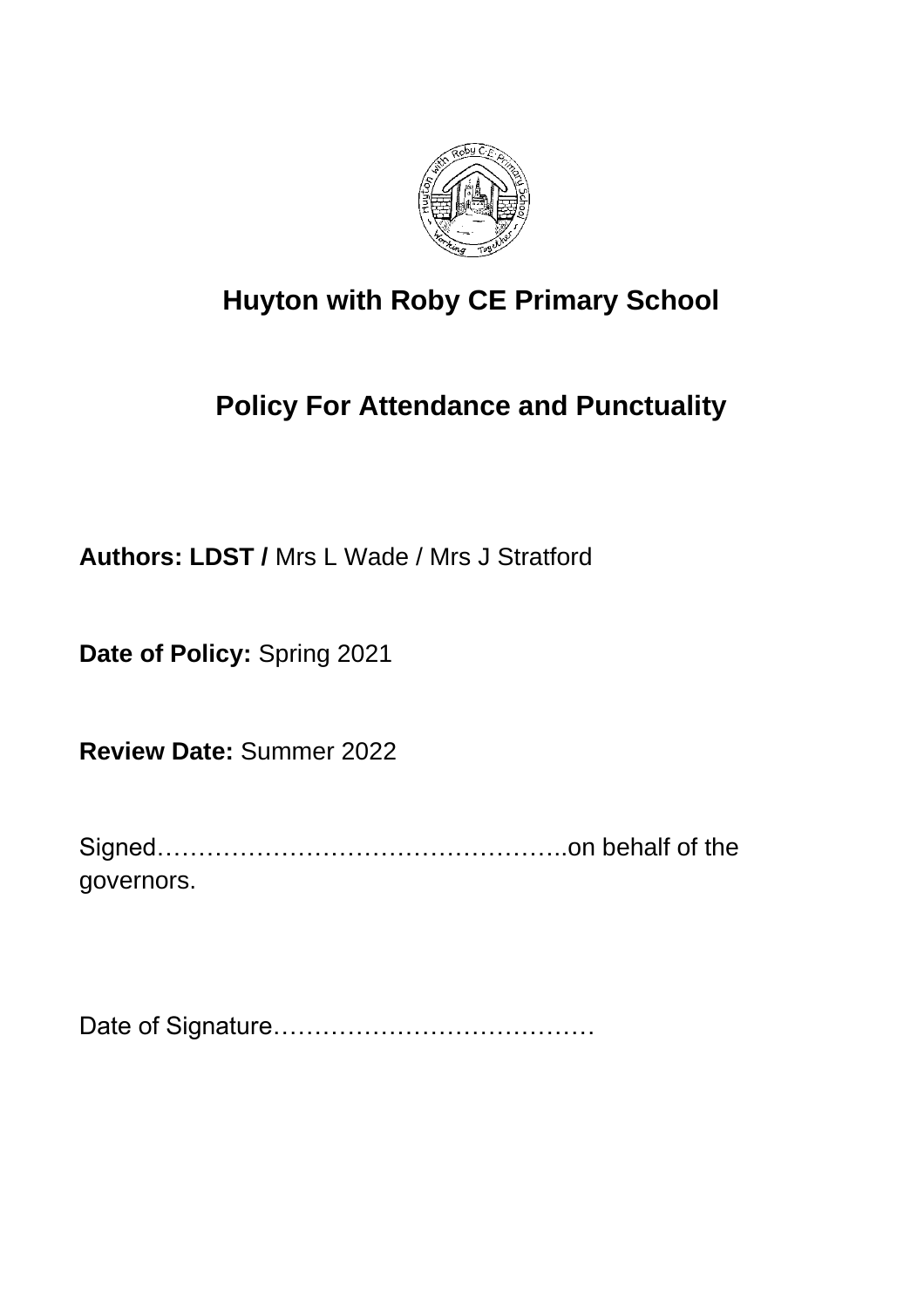#### **1.0 Introduction**

Huyton with Roby CE Primary School recognises the clear link between the attendance and achievement of pupils. The aim of this policy, is to encourage the highest possible levels of attendance and punctuality for pupils within Huyton with Roby School to support learning and development.

The importance of attendance and punctuality is underpinned by an awareness of safeguarding issues. It is important to see our children every day and provide an educationally safe and secure environment.

To gain the greatest benefit from their education it is vital that all pupils attend regularly and on time. Pupils should aim to attend every day that the school is open. We set a target for all pupils to aim for 100% attendance with the expectation all pupils achieve at least 97%. *As a school we define regular attendance as 97% or above.* 

Huyton with Roby CE School believes Teachers, Parents, Carers, Pupils and all members of the school community have an important contribution in improving attendance and punctuality ensuring pupils attend to achieve. This Policy sets out how we will achieve this together and should be read in conjunction with the Attendance Roles and Responsibilities Guidance attached to this document.

#### **2.0 Aims**

- Maximise the overall percentage of pupil attendance and punctuality at Huyton with Roby CE Primary School.
- Reduce the number of pupils who are persistently absent and raise the profile of attendance and punctuality amongst the school community.
- Provide support advice and guidance for parents, pupils and staff.
- Develop clear procedures for the maintenance of accurate registration for pupils.
- Ensure a systematic approach to gathering, analysing and acting upon attendance data.
- Ensure a whole school approach to ensure consistency of intervention strategies.
- Continue to promote effective partnerships with the Local Authority, Children's Services, Health and other partner agencies.

#### **2.1 Promoting regular Attendance at Huyton with Roby CE Primary School:**

This is everyone's responsibility, all members of staff, parent/carers and pupils. To help us all focus on this, Huyton with Roby CE Primary School will ensure:

- Appropriate interventions are in place to improve punctuality.
- An appropriate curriculum is provided and will be reviewed regularly.
- The need for high quality teaching and learning throughout the school is recognised as being essential to the promotion of attendance.
- Pupils are provided with appropriate support to minimise absence from school. This includes Huyton with Roby CE Primary School and multi-agency provision as appropriate.
- Special Educational Needs, disadvantaged and Looked After pupils and other vulnerable groups are given appropriate support, and attendance is monitored rigorously.
- Effective partnerships with parent/carers are encouraged through regular contact and support provided.
- Parents/carers are kept informed of pupils' attendance and punctuality through first day response contact, termly progress meetings, individual letters and meetings when required.
- Good attendance and punctuality is rewarded through regular incentives.
- Attendance and punctuality is regularly discussed with pupils in class and at assemblies.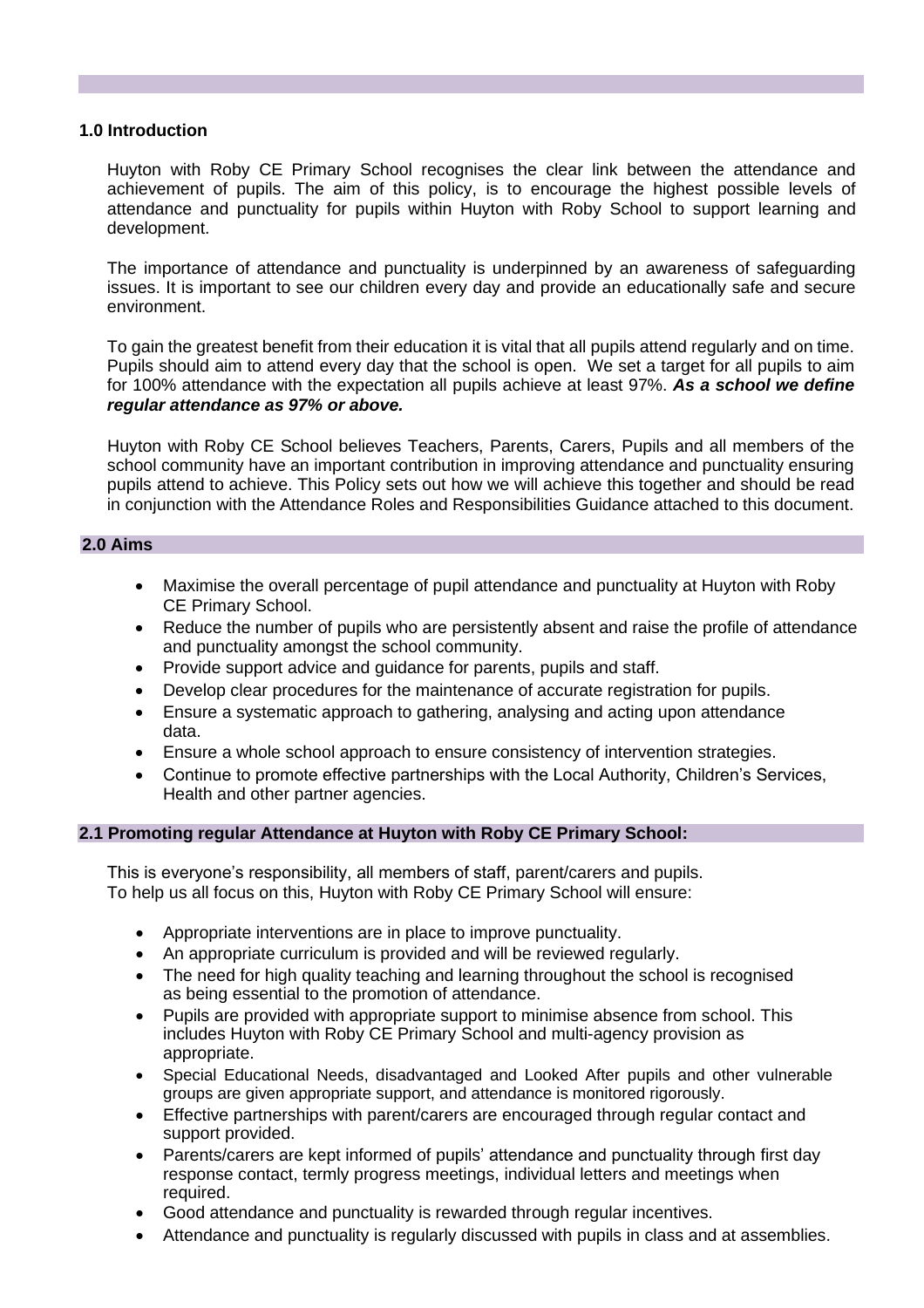• Staff attendance roles and responsibilities are clearly defined and all staff should ensure these are followed.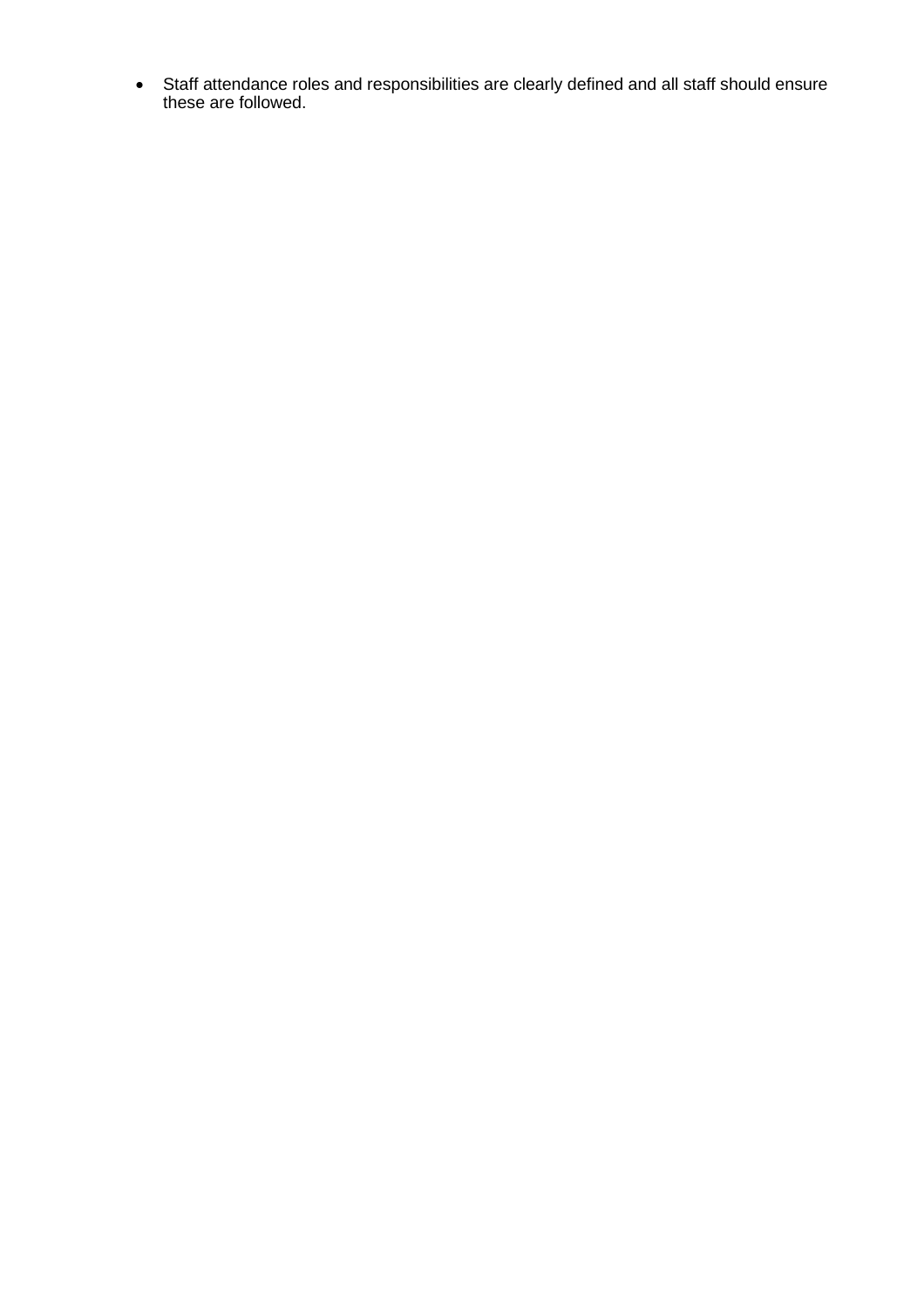#### **3.0 Attendance Expectations and Absence Procedures**

A child not attending school is considered to be a safeguarding matter. This is why information about the cause of any absence is required.

### **3.1 Expectations of Parent/Carer**

Ensuring your child's regular attendance at school is a parent/carer's legal responsibility (Section 444 of the 1996 Education Act) and permitting absence from school that is not authorised by the school creates an offence in law.

- Ensure your child arrives for school on time.
- Telephone school if your child is to be late.
- For routine non-emergency medical and dental appointments please ensure they are made outside of school hours.
- Contact school preferably by 9.00am on the first day of absence if your child is unable to attend through illness, giving an indication of the expected duration and return date to school.
- If a text message/phone call is received as a result of your child's absence it is important that you respond to this text to ensure your child is appropriately safeguarded.
- Contact the Pastoral Care Manager if the reason for absence requires a more personal contact.
- **In case of emergency** we need up to date contact numbers at all times so please ensure you inform us of any changes especially to mobile telephone numbers. (As a school we request a minimum of two emergency contact details be provided)
- Requests for exceptional circumstances leave of absence must be in writing to the Headteacher and can only be authorised by the Headteacher. Reasons such as a close family bereavement or taking part in a significant religious event would be acceptable for short absences. Unacceptable reasons for missing school, include general holidays, weddings, shopping, concerts and birthdays. Absence Forms can be requested from the school office.

# **3.2 If a pupil is absent we will**

- Telephone and text the parent/carer on the first day of absence if we have not heard from them by 9.00am.
- If no response is received and the absence is unauthorised a member of school staff may conduct a home visit. If there are safeguarding concerns contact will be made with the family or the relevant agencies as soon as possible.
- If a pupil's absences are increasing and we are not aware of a good reason the parent/carer will receive an attendance letter and/or be invited to meet with the Pastoral Care Manager or the Head Teacher.
- If a pupil's absence does not improve the parent/carer will be invited to meet with representatives from the Governing Body to discuss their child's attendance.
- If absences persist the school will discuss further actions with the local authority Knowsley School Attendance Service and escalate any interventions.

#### **4.0 Understanding types of Absence**

Huyton with Roby CE Primary School has to record every absence that a pupil takes from school and this is why it is important that parents/carers advise school about the cause of any absence, preferably by calling the school on the first day of absence and in writing on the pupil's return.

### **4.1 Authorised Absence**

Authorised absence: is when the school has accepted the explanation offered as satisfactory justification for the absence or given approval in advance for such an absence. If no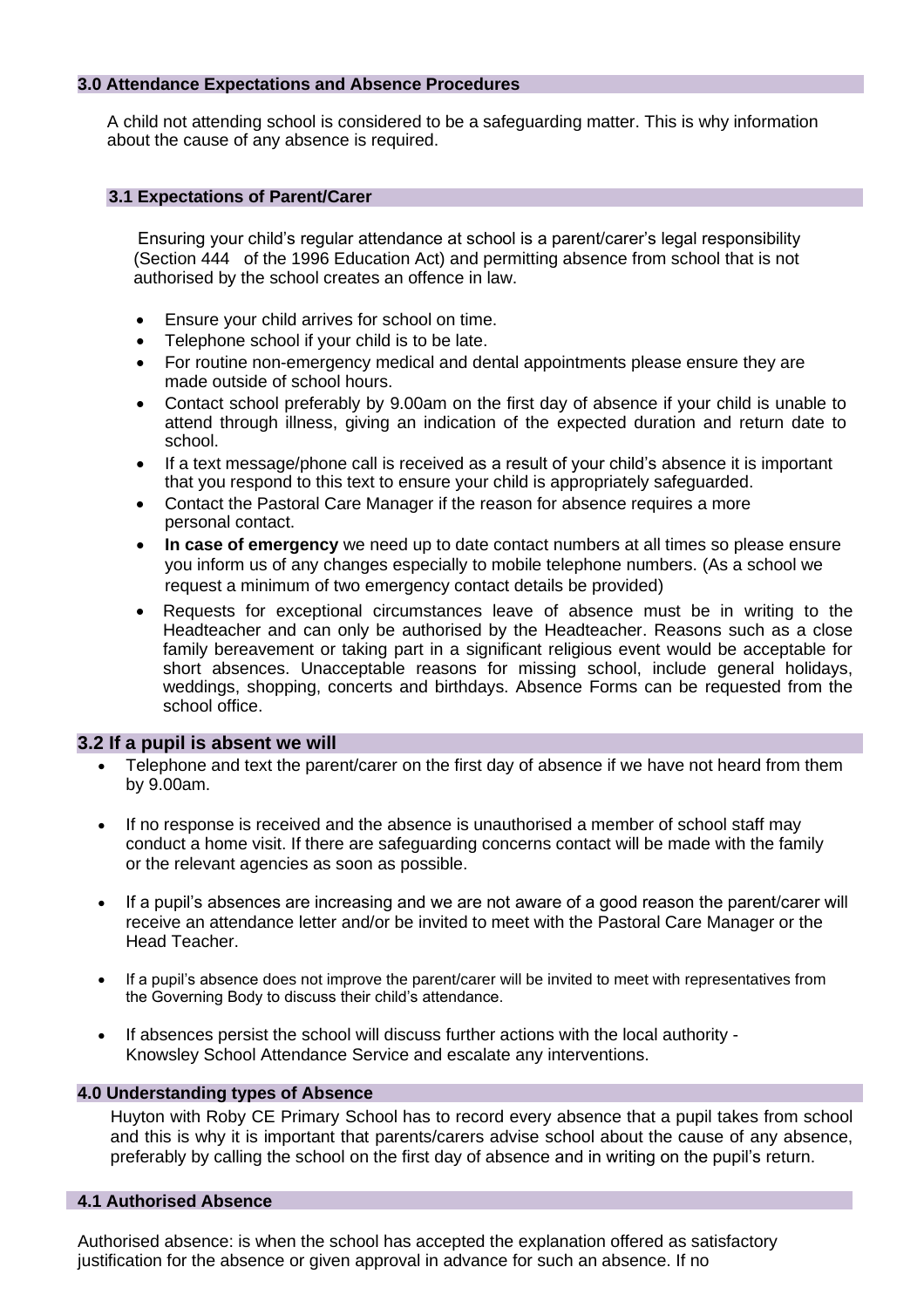explanation is received, absences cannot be authorised. If your child's absence falls below 90% (Persistent Absence); in order for the absence to be authorised, medical evidence for absence will be required. This could be a doctor's note, proof of medication or appointment letters etc. It is the Headteacher, not parents who make the decision to authorise absence from school.

### **4.2 Unauthorised Absence**

Unauthorised absence: is when the school has not received a reason for absence or has not approved a child's leave of absence from school after a parent's request. This includes but is not exclusive to:

- Parents giving their children permission to be off school unnecessarily, such as for shopping, birthdays, to look after siblings
- Absences which have not been explained.
- Pupils who arrive at school too late to get their mark.

This type of absence may lead to the use of Penalty Notices or other sanctions from the Local Authority. Huyton with Roby CE Primary can issue warning letters (in accordance with the Local Authority Code of Conduct) to parents where their child has reached the level of unauthorised absence in any one term. The warning period will cover a period of 10 weeks. If the child's absence reaches the unauthorised absence threshold during this time the school will refer to case to the local authority requesting a Penalty Notice be issued.

# **4.3 Persistent Absence**

- Pupils are defined as persistent absentees by the Department for Education (DFE) if their attendance falls below 90%. This is for any absence whether authorised or unauthorised. The DFE expects schools to intervene well before pupils reach a level of persistent absence.
- Whilst we understand that pupils can be absent from school because they are ill, sometimes they can be reluctant to attend. If a pupil is reluctant to attend or a parent/carer has concerns, it is important that contact is made with the school as soon as possible to gain support and to work together to gain a resolution.
- Parent/Carers are asked to contact the class teacher in the first instance.

# **5.0 Why Regular Attendance is very important:**

Any absence affects education and regular absence will seriously affect pupils' learning. Pupils who have time off often find it difficult to catch up and do well.

• 90% attendance is equivalent to a pupil missing one half day per week or approximately 118 lessons per year

Ensuring your child's regular attendance at school is your legal responsibility and permitting your child to have any absence without a good reason from school is an offence in law (The Education Act 1996) and may result in legal action.

# **6.0 The School Attendance Service (SAS)**

- The School Attendance Service (SAS)– provides support for parents/carer and advice on problems relating to attendance, and encourages good communications between home and school.
- The SAS will always try to resolve the situation by agreement with the family but, if a resolution cannot be achieved to improve the pupil's attendance and where unauthorised absence persists the SAS will be required to give consideration to the instigation of legal proceedings which include; Penalty Notices, Parental Prosecution and Education Supervision Orders. Details regarding attendance law, penalty fines and legal interventions are available from the Local Authority.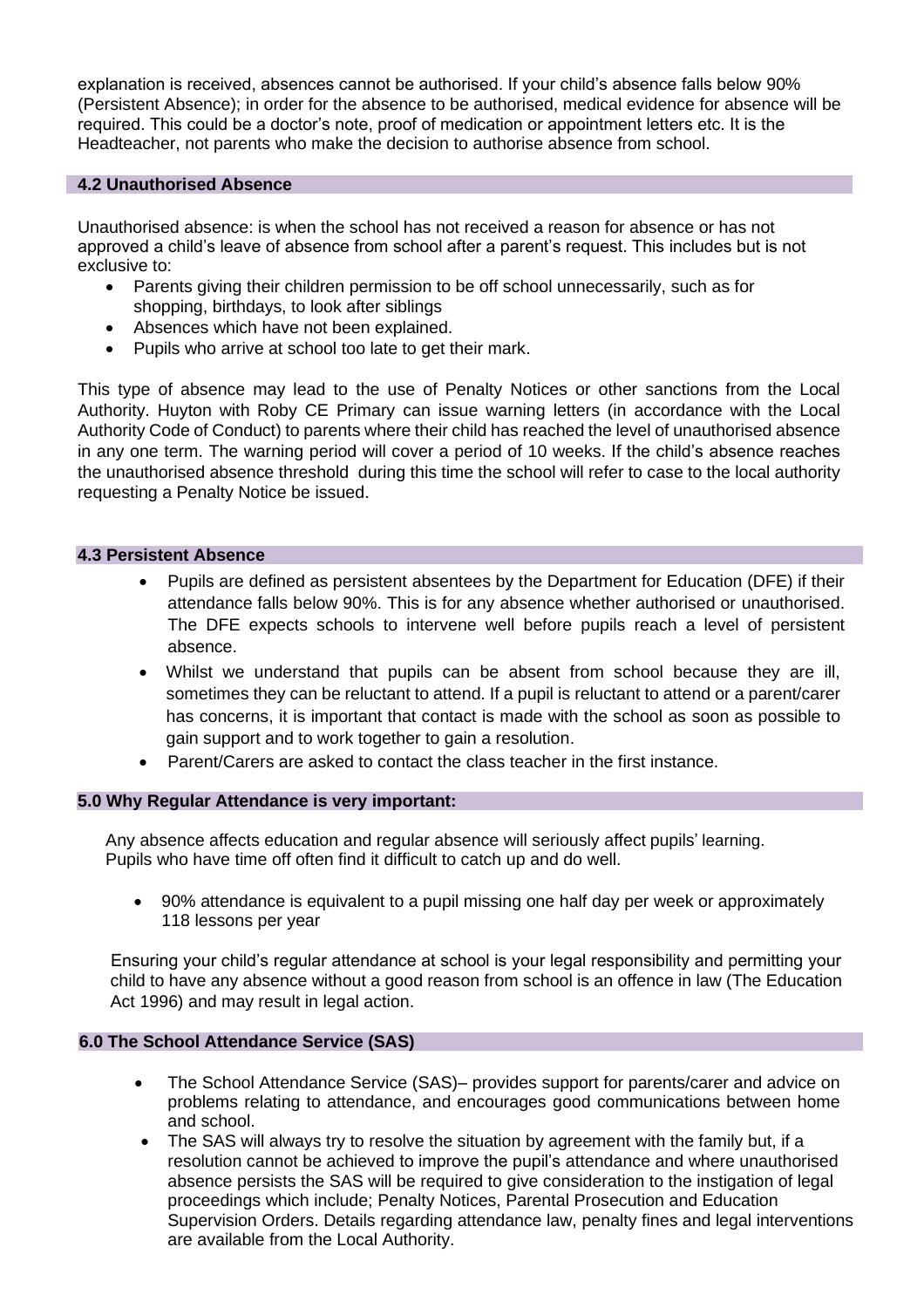#### **7.0 Leave of absence in Term Time**

The Law does not give any entitlement to parents to take their child on holiday during term time. Any application for leave must be in truly exceptional circumstances and the Headteacher must be satisfied that the circumstances warrant the granting of leave.

Parents/carers can receive a Penalty Notice for taking their child on holiday during term time without prior consent from school. Consent cannot be given retrospectively. The Headteacher will determine the number of school days a child can be away from school if the leave is granted.

### **8.0 Lateness**

Poor punctuality is not acceptable**.** If a pupil misses the start of the day they can miss work and late arriving pupils disrupt lessons, it can be embarrassing for the pupil arriving late and can encourage future absence.

#### **8.1 How we manage lateness**

The school doors open at 8.40am and the day starts and registers are taken at 8.50am by the class teacher and pupils receive a late mark if they are not in their class by that time. School recommends that pupils arrive by 8.40am.

Late arrival to school following the close of registers is classified as an absence. If a pupil is persistently late after the official close of the register, the school may request the local authority issue a Penalty Notice.

If a Parent/Carer has any problem getting their child to attend school on time they should contact the class teacher or Pastoral Care Manager who will offer support to resolve the problem.

#### **9.0 People Responsible for Attendance Matters at Huyton with Roby Primary School**

All school staff, parents/carers and pupils need to work as a team to support the attendance and achievement of pupils. This continued support therefore is vital in making every pupil's journey through school a success.

#### **10.0 Removal from Roll**

From the 1st September 2016 changes were introduced to the Pupil Registration Regulations 2016. These amendments affect all non-standard transitions; this is whenever a child of compulsory school age leaves a school before completing the school's final year.

#### **As a school we are now required to:**

- Inform the LA in *every* circumstance when deleting a pupil's name from the admission register
- Inform the LA of the pupil's destination school and home address if the pupil is moving to a new school.
- Provide information to the LA when registering new pupils, including the pupil's address and previous school.

If your child is leaving our school parents are asked to:

- Give the attendance officer comprehensive information about their plans, including any date of a move and your new address and telephone numbers, your child's new school and the start date when known. This should be submitted to our school in writing.
- If pupils leave and we do not have the above information, then your child is considered to be a *child missing in education*. This requires schools and local authorities to then carry out investigations to try and locate your child, which includes liaising with Children's Services, the Police and other agencies. By giving us the above information, these investigations can be avoided.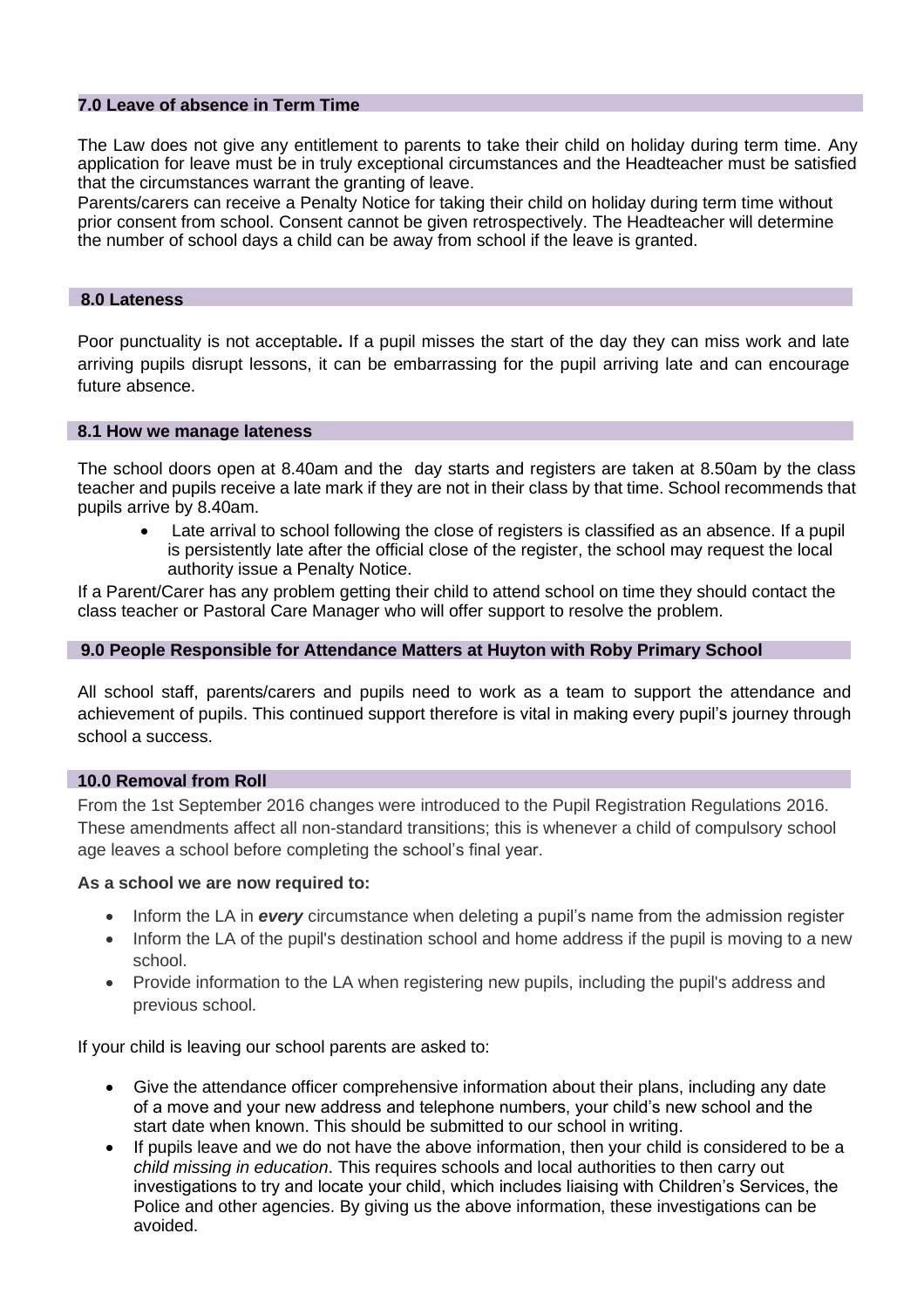# Appendices Attendance and Punctuality Roles and Responsibilities Guidance **Whole School Approach**

| <u>nu ounou approaun</u><br>Whom<br>When |                           | <b>Actions Expected</b>                                                                                                                                                                                                                                 |
|------------------------------------------|---------------------------|---------------------------------------------------------------------------------------------------------------------------------------------------------------------------------------------------------------------------------------------------------|
|                                          |                           | Arrive on school site by 8.40am<br>$\bullet$                                                                                                                                                                                                            |
|                                          | <b>Pupils</b>             | Be in class on time for registration at 8.50am                                                                                                                                                                                                          |
|                                          |                           |                                                                                                                                                                                                                                                         |
|                                          | <b>Class Teacher</b>      | Registers are completed on SIMS each day on time                                                                                                                                                                                                        |
|                                          |                           | Ensure attendance has a high profile in class                                                                                                                                                                                                           |
|                                          |                           | Discuss absence with pupils returning to school<br>٠                                                                                                                                                                                                    |
|                                          |                           | Welcoming long-term absentees back into the class                                                                                                                                                                                                       |
|                                          |                           | Obtain reason for any unknown absences from parents / carers                                                                                                                                                                                            |
|                                          |                           | Ensuring staff have completed AM/PM registers and informing the<br>$\bullet$                                                                                                                                                                            |
|                                          |                           | Headteacher if these are not completed.                                                                                                                                                                                                                 |
|                                          |                           | Ensuring input of accurate attendance marks in the register via SIMs                                                                                                                                                                                    |
|                                          |                           | Identify pupils who are absent from school without reason before 9.30am                                                                                                                                                                                 |
|                                          |                           | Log on SIMS, parental voicemails, text messages and emails regarding<br>student absences                                                                                                                                                                |
|                                          | Office and Pastoral Staff | Ensure all Late arriving pupils are spoken to and their attendance is entered<br>٠<br>on to SIMS                                                                                                                                                        |
|                                          |                           | Parent text messages sent to parent/carers who have failed to contact<br>regarding their child's absence.                                                                                                                                               |
|                                          |                           | First day absence phone contact with parents/carers, following up<br>unexplained absences where no text message/phone call has been<br>returned.                                                                                                        |
|                                          |                           | SLT and class teachers contacted with specific attendance queries and<br>٠<br>necessary follow ups required                                                                                                                                             |
|                                          |                           | Supporting staff with registration queries, support the interventions of the<br>class teachers.                                                                                                                                                         |
|                                          |                           | Logging attendance of all pupils going out /in school for medical<br>appointments and supplying a slip to be signed and dated by the practice to<br>be returned to school as evidence of the appointment.                                               |
|                                          |                           | Daily liaison with other settings for pupils educated off site to ensure AM and<br>PM registers are provided within set time parameters and pupils who fail to<br>attend with reasons unknown are followed up through the First Day contact<br>systems. |
|                                          |                           | Daily Late process, log and send actions for relevant staff.                                                                                                                                                                                            |
|                                          |                           | Daily Attendance/ PA report sent to senior leader with responsibility for                                                                                                                                                                               |
|                                          |                           | attendance.                                                                                                                                                                                                                                             |
|                                          |                           | Safeguarding home visits as required.                                                                                                                                                                                                                   |
|                                          | SAS                       | Focused casework interventions with persistent absence pupils and families.                                                                                                                                                                             |
|                                          |                           | Phone call contact with pupils/parent/carers                                                                                                                                                                                                            |
|                                          |                           | PA Home visits as required                                                                                                                                                                                                                              |
|                                          |                           | Instigation of legal proceedings for persistent non-attendance                                                                                                                                                                                          |
|                                          |                           | Tracking of actions and interventions and feedback to pastoral staff.                                                                                                                                                                                   |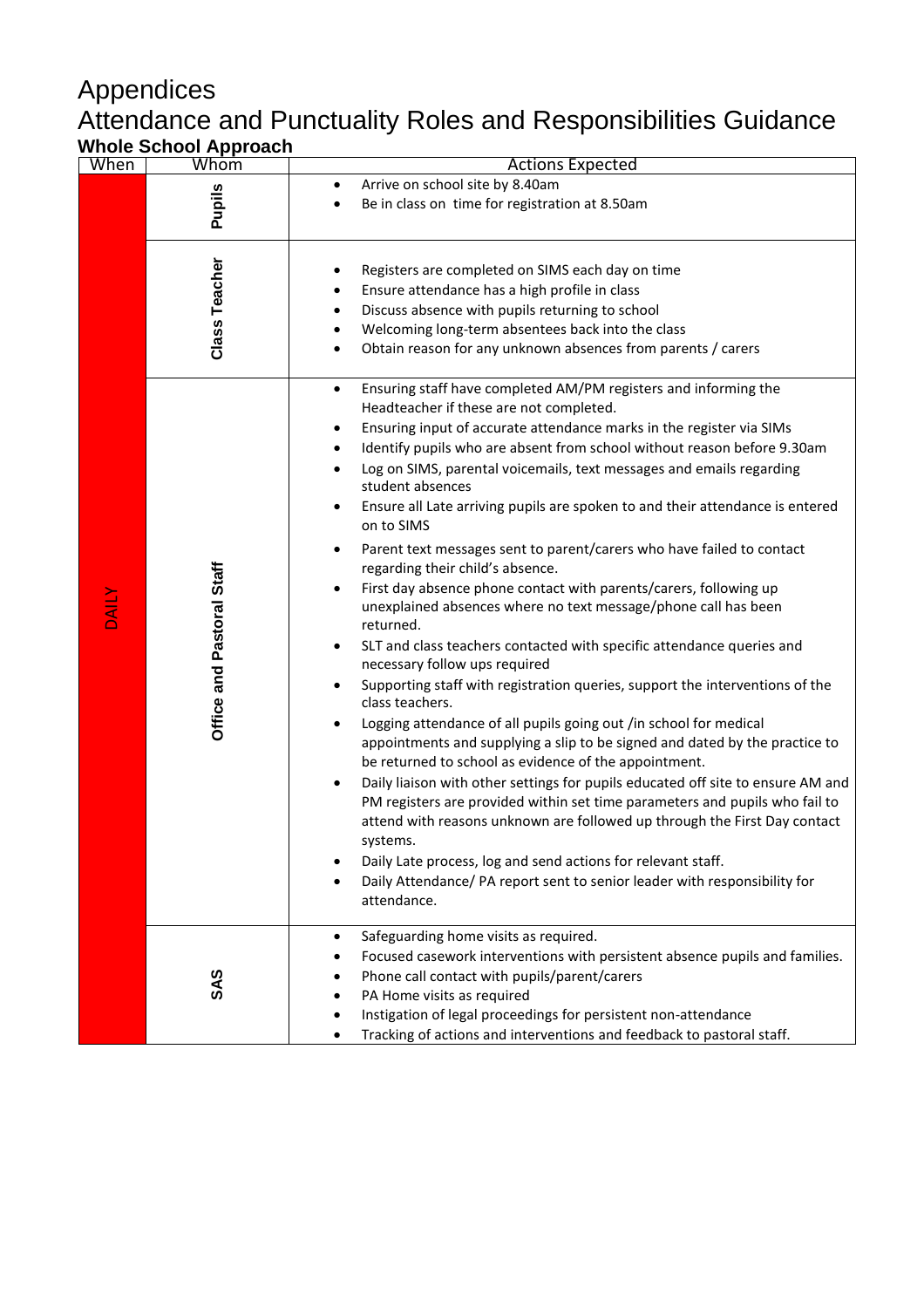|                       | Monitoring and tracking of staff not completing registers in line with<br>Safeguarding requirements.  |
|-----------------------|-------------------------------------------------------------------------------------------------------|
|                       | Liaison with SAS, Class Teachers, SLT regarding support work with identified<br>pupils                |
|                       | Providing and analysing attendance Data<br>$\bullet$                                                  |
|                       | Supporting parent/carers to remove any barriers affecting their child/rens<br>$\bullet$<br>attendance |
|                       | Liaising with partner agencies working with vulnerable children<br>$\bullet$                          |
|                       | Meetings with parent/carers/children<br>$\bullet$                                                     |
|                       | Home visits when required<br>$\bullet$                                                                |
|                       | Half termly meetings with SAS<br>$\bullet$                                                            |
| Pastoral Care Manager | To complete referrals for SAS at Level 2 and for Education Penalty Notices<br>when necessary          |
|                       | To arrange Team Around the Family meetings when appropriate<br>$\bullet$                              |
|                       | Send weekly attendance letters to parent/carers where necessary<br>$\bullet$                          |
|                       | Monitoring whole school attendance including Nursery and Reception<br>$\bullet$                       |
|                       | Providing 100% half termly data to class teachers<br>$\bullet$                                        |
|                       | Organising rewards and competitions/incentives to raise attendance                                    |
|                       | Weekly attendance meetings with Head Teacher                                                          |
|                       | Monitoring First Day Absence procedures                                                               |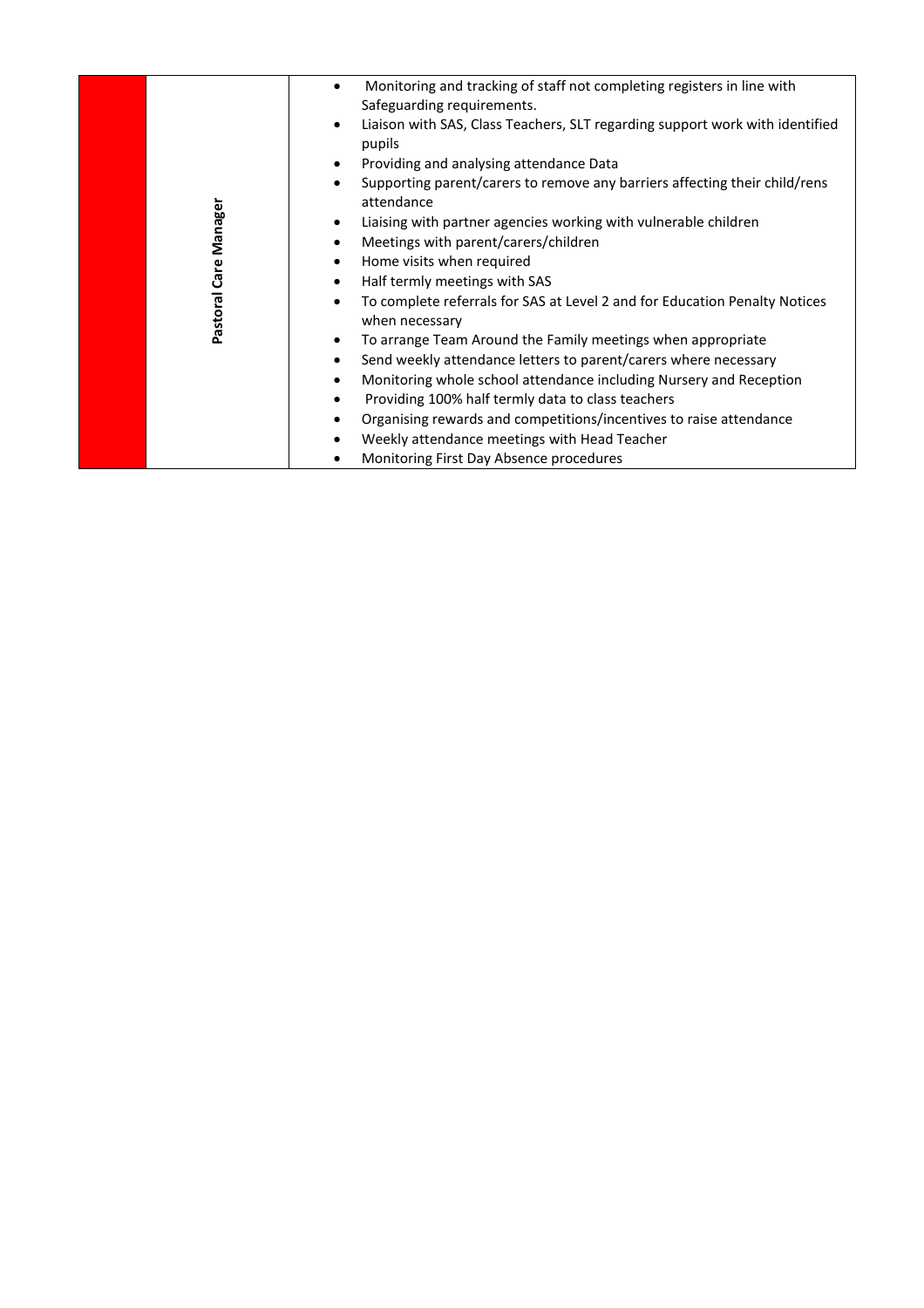| When   | Whom                         | <b>Actions Expected</b>                                                                                                                                                                                                                                                                                                                                                                                                                                                 |  |
|--------|------------------------------|-------------------------------------------------------------------------------------------------------------------------------------------------------------------------------------------------------------------------------------------------------------------------------------------------------------------------------------------------------------------------------------------------------------------------------------------------------------------------|--|
|        | Class teacher                | Ensure all members of the class know the school target and their current<br>$\bullet$<br>attendance<br>Monitor/follow up identified pupil absence by making contact with<br>parent/carers where appropriate.<br>Update information on attendance boards and displays<br>٠<br>Organise help for pupils to catch up on missed work due to prolonged<br>absence                                                                                                            |  |
| WEEKLY | /Pastoral<br>Staff<br>Office | Informing SLT and SAS of pupil patterns of absence.<br>$\bullet$<br>Provide weekly pupil attendance figures for class teachers and pupil rewards<br>٠<br>Discuss punctuality issues with identified pupils and parent/carers<br>٠<br>Pupils rewards such as the attendance trophy<br>Provide weekly Punctuality data for class teacher and pupil rewards<br>٠<br>Liaison with SAS, SLT and Class Teachers regarding support work with identified<br>$\bullet$<br>pupils |  |
|        | Senior<br>Leaders            | Monitoring and Tracking of staff not completing registers in line with<br>٠<br>Safeguarding requirements.<br>Meeting with PCM to identify and carry out actions in response to attendance<br>data.                                                                                                                                                                                                                                                                      |  |

| wnen                  | Whom                                   | <b>Actions Expected</b>                                                                                                                                                                                                                                                                                                                                                                                                                                                                                               |  |  |
|-----------------------|----------------------------------------|-----------------------------------------------------------------------------------------------------------------------------------------------------------------------------------------------------------------------------------------------------------------------------------------------------------------------------------------------------------------------------------------------------------------------------------------------------------------------------------------------------------------------|--|--|
| <b>TERMLY</b><br>HALF | and<br>Care Manager<br>SLT<br>Pastoral | • Maintain a high profile of attendance as a significant contributor to pupil achievement<br>• Use attendance data to identify and take action to improve the attendance of<br>vulnerable pupils<br>• Ensure that all teaching staff focus on attendance in planning and pedagogy<br>• Ensure that attendance features in ALL parents evenings<br>• Monitor and track attendance/PA Action Plans<br>• Liaise with SAS to share information and agree joint actions re action plans or other pupils<br>causing concern |  |  |

| <b>TERMLY</b> | Manager<br>Care<br>Pastoral | The importance of attendance is underpinned by awareness of safeguarding issues for all<br>$\bullet$<br>pupils both in school and those at off site provision<br>School Attendance Review alongside the SAS<br>٠<br>Ensure that attendance is given a high profile as a key driver of school improvement and<br>$\bullet$<br>provide support and guidance to SLT, for plans to raise attendance<br>Ensure that the attendance policy is implemented across the school and that systems are<br>$\bullet$<br>operating effectively.<br>Report to SLT on attendance matters<br>٠<br>Ensure school prospectus, parent/carers welcome booklet and school newsletters promote<br>$\bullet$ |
|---------------|-----------------------------|--------------------------------------------------------------------------------------------------------------------------------------------------------------------------------------------------------------------------------------------------------------------------------------------------------------------------------------------------------------------------------------------------------------------------------------------------------------------------------------------------------------------------------------------------------------------------------------------------------------------------------------------------------------------------------------|
|               | Headteacher                 | Attendance<br>Ensure that attendance maintains a high profile as a key driver of school improvement<br>$\bullet$<br>through close monitoring and scrutiny of attendance data in conjunction with SLT and<br>Governors                                                                                                                                                                                                                                                                                                                                                                                                                                                                |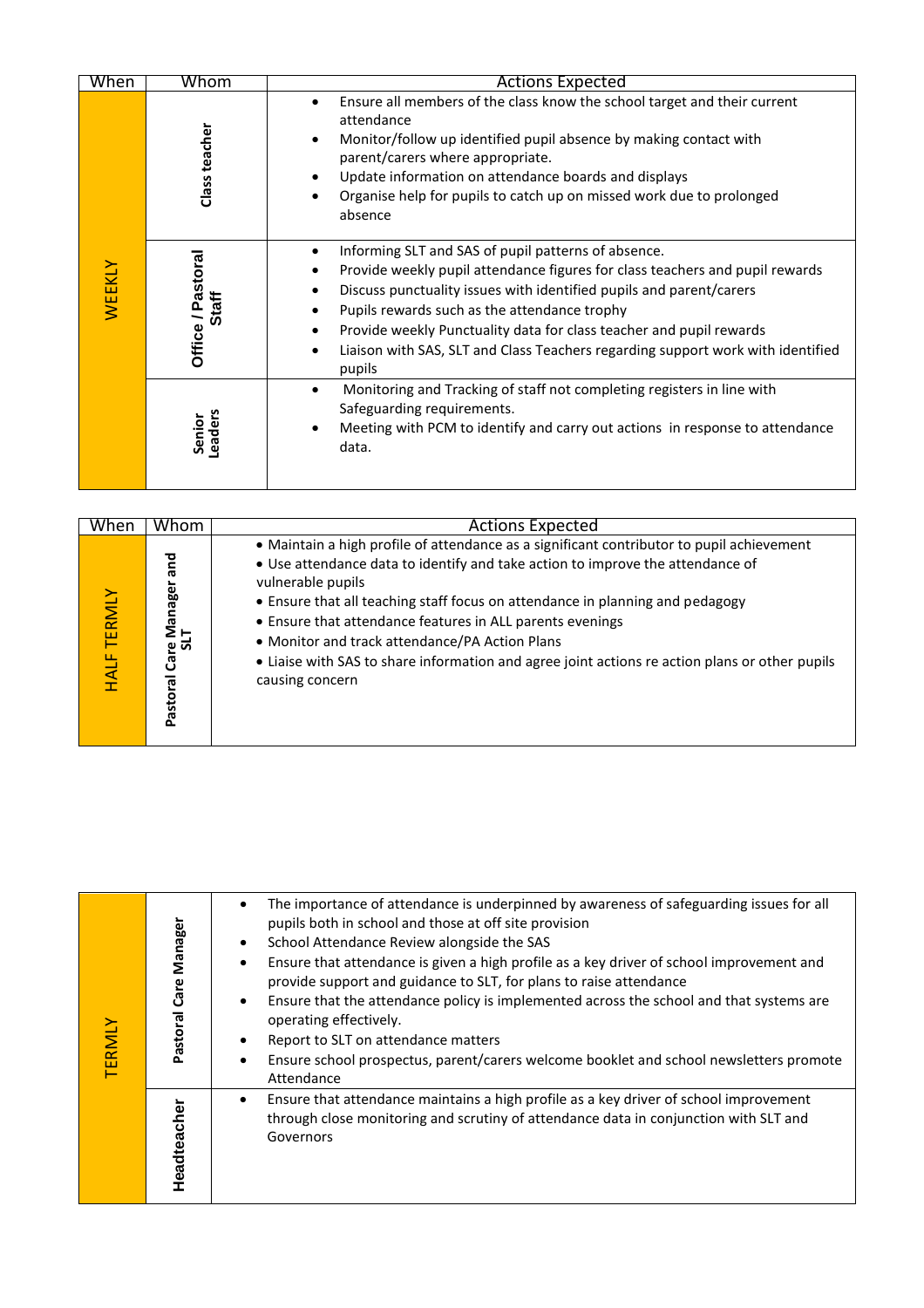# **9.0 Table of Escalation of Interventions**

**T** 

| <b>Attendance %</b>                                       | <b>RAG</b> | <b>Intervention</b>                                                                                                                                                                                                                                                                                                                                      | <b>Lead Responsibility</b>                                      |
|-----------------------------------------------------------|------------|----------------------------------------------------------------------------------------------------------------------------------------------------------------------------------------------------------------------------------------------------------------------------------------------------------------------------------------------------------|-----------------------------------------------------------------|
| 100%<br>Attendance is<br><b>Excellent</b>                 |            | <b>Rewards and Praise</b><br>100% Certificates<br>Prize Draw for £5<br>vouchers each half term. Senior Leaders                                                                                                                                                                                                                                           | <b>Class Teacher</b><br><b>Pastoral Staff</b>                   |
| 99% - 97%<br>Attendance is<br>Good                        |            | <b>Rewards and Encouragement</b>                                                                                                                                                                                                                                                                                                                         | Class Teacher<br><b>Pastoral Staff</b><br><b>Senior Leaders</b> |
| 96% - 90%<br>Attendance is a<br>Concern                   |            | Talk to pupils & contact<br>$\bullet$<br>parent/carers and return<br>to school discussions.<br>Safeguarding and<br>wellbeing visits<br>Early intervention SAS<br>Persistent absence<br>warning<br>letters                                                                                                                                                | <b>Class Teacher</b><br>Pastoral Care Manager                   |
| Below 90%<br>Attendance is a<br><b>Serious</b><br>Concern |            | Regular next action planning<br>Meetings<br><b>PA</b> letters<br>Safeguarding home visits<br>Parent/carer meeings with PCM<br>and HT.<br><b>Governor Panel</b><br><b>Escalate to SAS where</b><br>appropriate.<br>Liaise with partner agencies<br><b>Education Penalty Notices as</b><br>required.<br>Liaise with schools of siblings<br>when necessary. | <b>Senior Leaders /Governors</b><br>Pastoral staff              |